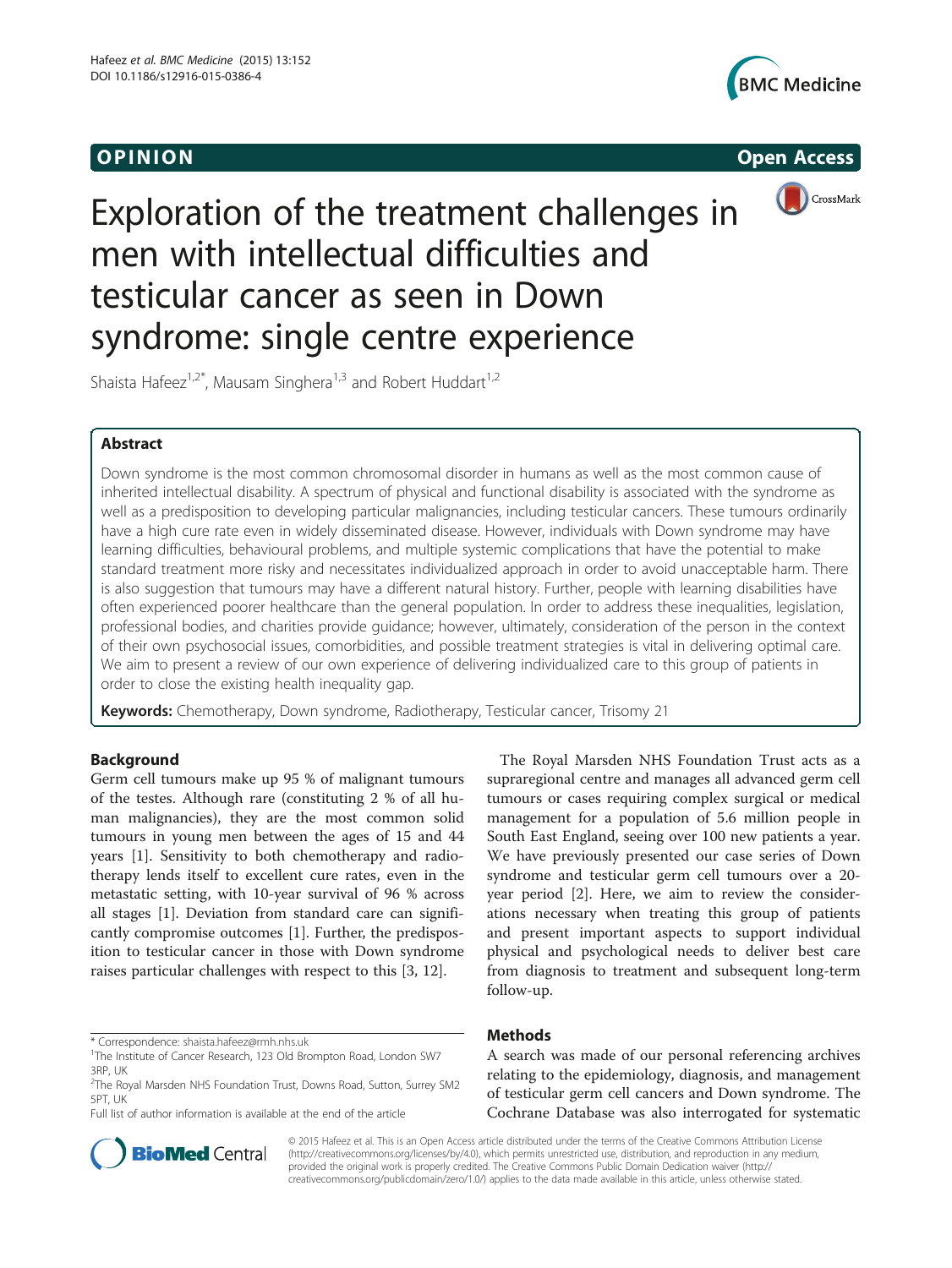reviews or meta-analyses. We also reviewed guidelines published by the European Society of Medical Oncology, the European Germ Cell Cancer Collaborative Group, and national and international public health bodies regarding best care of those with learning or intellectual disability. This paper reflects expert opinion and current literature accessed by the authors; no other formal search strategy has been defined.

# Clinical features of Down syndrome

Down syndrome is the most common and best-known chromosomal disorder in humans; 95 % of cases are due to trisomy of chromosome 21. This genetic imbalance gives rise to multiple systemic complications, including increased susceptibility to respiratory infections, congenital cardiac abnormality (up to 60 % of children), gastrointestinal abnormalities such as gastro-intestinal atresia and Hirschsprung's disease, orthopaedic complications, thyroid disorders, hearing and visual impairment, and urological abnormalities including hypospadias, cryptorchidism (up to 27 % of males), and renal malformations (3.5 %) [[3, 4](#page-5-0)]. There is also a predisposition to other cancers, including leukaemia, of which there is a 10- to 20-fold increased risk [\[5](#page-5-0), [6\]](#page-5-0).

Down syndrome is also the most common cause of inherited intellectual disability and accounts for one third of all moderate and severe learning difficulties in children [\[7](#page-5-0)]. Almost all individuals with Down syndrome demonstrate some degree of cognitive impairment. The spectrum of deficit is wide; most have an IQ in the 50 to 70 or 35 to 50 range, consistent with mild to moderate intellectual disability respectively, whereas some have severe impairment with an IQ in the 20 to 35 range [\[8](#page-5-0)]. Cognitive function is also affected by early onset dementia, with Alzheimer-like changes evident in >50 % of those over the age of 35 years [[4, 9\]](#page-5-0). Compared to the general population, they experience greater neurophysical morbidity, including epilepsy, autism, behavioural difficulties, and mood disorders [\[4](#page-5-0)]. As a result, individuals are less likely to recognise or communicate that they are experiencing a problem.

Although the phenotypic manifestation of Down syndrome varies between individuals, the combination of learning disability and co-morbidity can often lead to non-standard treatment for many disorders. Given testicular cancer has a high cure rate even in the presence of metastatic disease, the risk of non-standard oncological treatment for those with Down syndrome raises the likelihood of treatment failure [[1](#page-5-0)]. These tumours may also have an altered natural history that may in turn effect cure [[10](#page-5-0)–[12](#page-5-0)].

It can be hypothesized that the cytogenetic aberrations seen in Down syndrome could lead to altered biological features in germ cell tumours; this possibility is exemplified in acute lymphoblastic leukaemia (ALL). The immunophenotypic and biological features of ALL in those with Down syndrome are distinctly different from those without [\[13](#page-5-0)].

When outcomes of ALL in 653 children with Down syndrome enrolled in 16 international trials from 1995 to 2004 were examined and compared to 4445 children with ALL and no Down syndrome, it was found that Down syndrome-associated ALL had a significantly higher 8-year cumulative incidence of relapse (26 % vs 15 %), poorer event-free 8-year survival (64 % vs 81 %), and inferior overall survival at 8 years (74 % vs 89 %). In addition, they experienced significantly worse treatmentrelated mortality independent of therapeutic regime (7 % vs 2 %), with the most common cause of death resulting from infection [[14](#page-5-0)]. The small sample size of reported Down syndrome and testicular cancer series has precluded definitive conclusions to be drawn regarding similar outcome parameters [\[2](#page-5-0), [15](#page-5-0)].

# Incidence and aetiology of testicular cancers in Down syndrome

Testicular germ cell cancers affect mainly young men, with 85 % presenting between 15 and 44 years of age [\[1](#page-5-0)]. Germ cell tumours are classified as pure seminomas or non-seminomatous germ cell tumours, which include variants such as embryonal carcinoma, teratocarcinoma, yolk sac tumour, choriocarcinoma, and teratoma [\[16](#page-5-0)]. The incidence of pure seminomas peaks in men aged 30 to 45 years, whereas non-seminomatous germ cell tumours (NSGCTs) peak in men aged 20 to 35 years [\[17](#page-5-0)]. In Down syndrome, most testicular tumours are seminomas irrespective of age [\[15](#page-5-0)].

Although there is global variation, the incidence of testicular germ cell tumours in the general population of Western Europe is 0.09 % compared to 0.5 % in those with Down syndrome [[12, 15, 18](#page-5-0), [19](#page-5-0)]. The exact biological mechanism for this predisposition is unknown. Contributing factors are thought to include cryptorchidism, high levels of gonadotropins especially folliclestimulating hormone, an oncogenic gene dose effect due to the extra genetic material present, delayed germ cell maturation in the fetus, increased sensitivity of trisomic cells to carcinogens, or germ cell oncogenesis in utero occurring with increased maternal age [[4, 5, 12, 20](#page-5-0)–[22](#page-5-0)].

# Presentation of testicular cancer in Down syndrome compared to the general population

Ordinarily, more than 95 % of men with testicular cancer will present to the urologist with a lump in testis that is often painless [[23\]](#page-5-0). In patients with Down syndrome, diagnosis is usually as a result of an incidental finding. More than half of the cases are detected during in-patient hospital treatment for other causes, or by the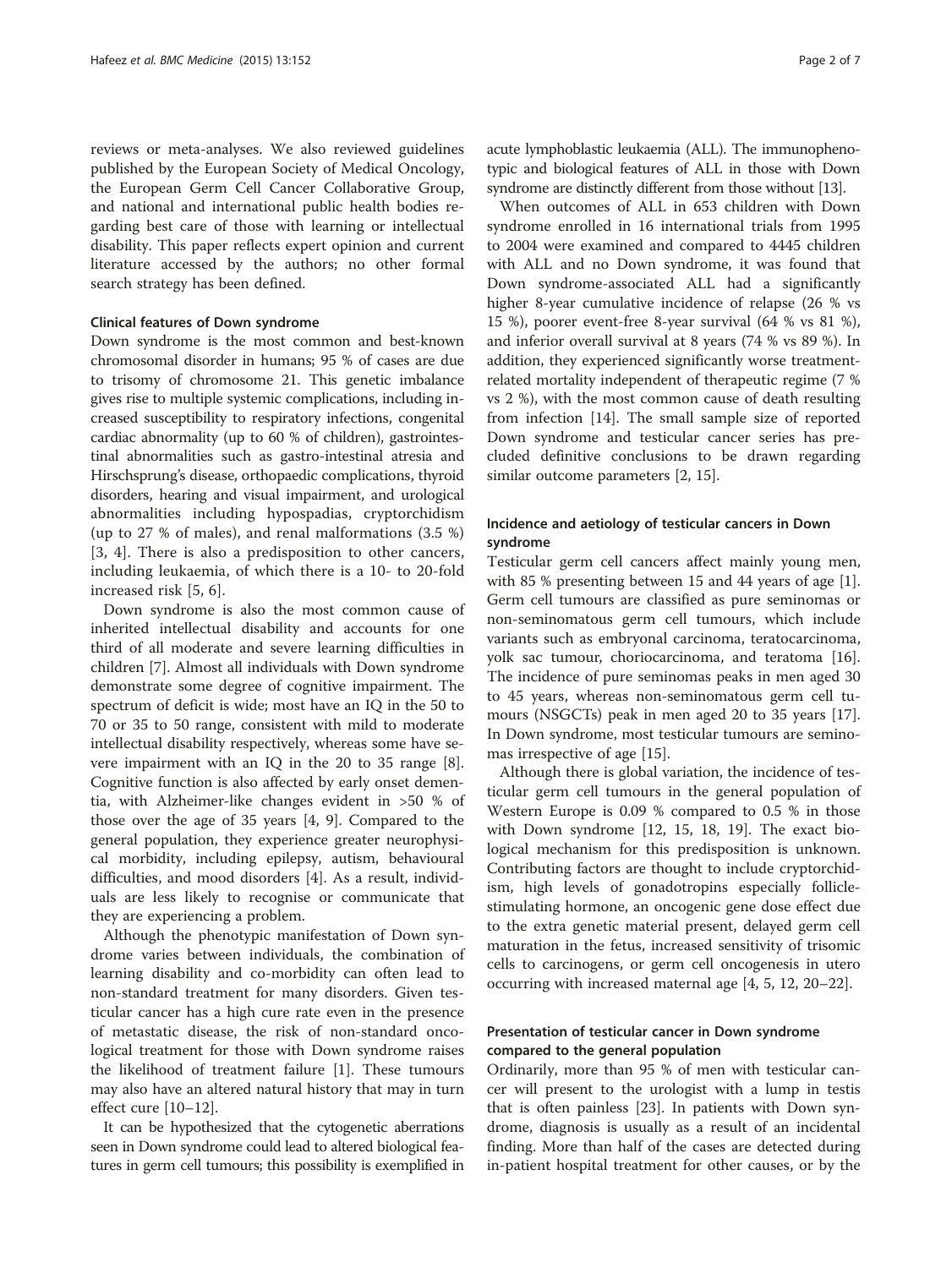primary care giver, with self-reporting least likely to lead to diagnosis [[2](#page-5-0)].

To improve patient awareness and guide self-examination a number of easy-read picture booklets have been produced. In view of the potential communication issues, increased vigilance for those providing routine clinical care to those with Down syndrome should be encouraged with testicular examination performed where appropriate during routine health checks [[4\]](#page-5-0).

In view of difficulties in self-reporting, it is often assumed that these tumours present later and at a more advanced stage. However, there is no data to support this, and stage of presentation is often comparable with that of the general population [\[12,](#page-5-0) [24\]](#page-6-0).

# Communication, informed consent, and patient-centred decision-making challenges in Down syndrome

People with learning disabilities often experience poorer healthcare than the general population and significant failings have been identified [[25\]](#page-6-0). In response to this, key reports (in the UK) have been commissioned to bring about change to the way care is delivered and outline what reasonable adjustments need to be made in order to ensure there is equity [[26](#page-6-0)–[28](#page-6-0)]. As is the case throughout the world, legislation is often needed to ensure these rights are maintained. Important legislation in the UK includes the Mental Capacity Act 2005, the Disability Discrimination Act 2005, and the Human Rights Act 1998, all of which inform the work of professionals caring for those with learning difficulties [\[29](#page-6-0), [30](#page-6-0)]. The Mental Capacity Act, in particular, covers a number of important aspects, including introducing an independent Mental Capacity Advocate Service and establishing a code of practice and a framework for delivering care to those who may lack capacity [[31\]](#page-6-0).

The degree of learning difficulties exhibited in our previously reported patient group meant no individual had the capacity to give informed consent about their care and therefore a decision based on the patients' best interest was made [\[2\]](#page-5-0). Best interest decisions are guided by what the individual wants, the appointed advocate, and by listening to those who know and care for the individual. In the absence of a best interest consensus, in the UK, a judicial decision would then be made by the Court of Protection [[31\]](#page-6-0). The Mental Capacity Act also clarifies on the legality of enrolling individuals in certain closely regulated medical research. Enrolment in trials is permitted with strict safeguards to ensure that the research is expected to benefit the individual directly and that the risks are not excessive in relation to the anticipated benefits. Before enrolment, researchers must also identify somebody close to the individual or, in their absence, someone independent to the researchers who is

willing to be consulted about the appropriateness of their involvement [\[31\]](#page-6-0).

Non-governmental organizations are also an important resource for healthcare professionals to guide patientcentred care. The UK charity for those with learning disability, Mencap, has recommended key issues to ensure best practice is maintained [[32](#page-6-0)], including longer appointment times, communication with the individual (verbal and non-verbal), listening to the knowledge of families and carers, and valuing the life of the person with a learning disability.

Poor communication in many instances has led to shortcomings in care delivery [\[25\]](#page-6-0). However, there are many ways in which communication can be aided and information made more accessible, including easy-read information, picture guides, and individualised health plans. Many institutions also have a variation on the 'patient passport', which ensures that during their care, patients are presented as individuals and not merely as a sum of their diagnoses. It contains information on particular likes, dislikes, and needs in order to facilitate successful interactions [[32, 33\]](#page-6-0). It is also important to recognise that those with profound and multiple learning disabilities may not communicate formally with speech or pictures but use facial expressions, vocal sounds, and body language. There are different techniques that can be used to help interpret their needs in order to facilitate care. Often, those who support and care for these individuals have spent time getting to know their means of communication and have found effective personal means of interaction and are therefore an important resource [\[32](#page-6-0)].

There are many complex issues facing people with learning difficulties and their access to healthcare, but central to almost all failings is often the lack of value placed on the life of someone with a learning disability [\[25, 34\]](#page-6-0). A number of specific factors and systematic shortcomings have been identified [[35](#page-6-0), [36](#page-6-0)]. The Confidential Injury into Premature Deaths of People with Intellectual Disabilities (CIPOLD) investigated all known events leading to the death of 247 people with intellectual disability over a 2-year period. The causes identified in a subset of those with intellectual disabilities included problems with advanced care planning, adherence to the Mental Capacity Act, inappropriate accommodation, not adjusting care as needs changed, and carers not feeling listened to [\[37\]](#page-6-0). In addition, they experienced significantly more problems with diagnosis and treatment, as well as with all other aspects of care provision, planning, coordination, and documentation. Alarmingly, 37 % of all deaths of people with intellectual disabilities were found to be avoidable and from causes that were potentially amenable to change by better quality healthcare [\[37\]](#page-6-0).

The presence of discrimination, abuse, and neglect across the range of health services is well documented and we would recommend review of these reports to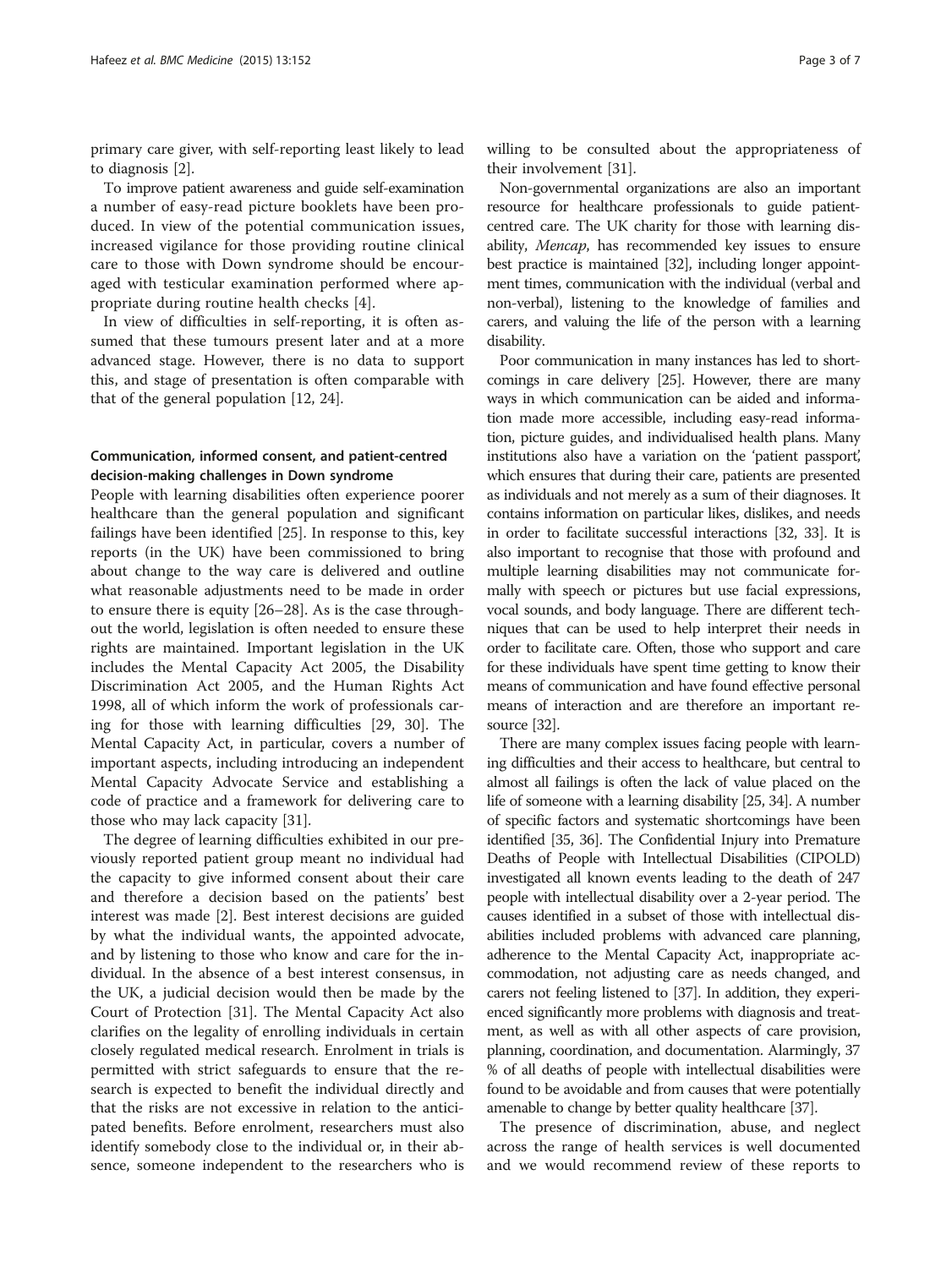ensure that any intentional or unintentional negative assumptions are guarded against in order to prevent avoidable harm [[34, 35, 37](#page-6-0)]. General staff training to improve understanding and awareness of reasonable adjustments and patient needs will help improve patient safety and outcomes [\[35](#page-6-0)].

# Treatment challenges of germ cell tumours compared to the general population

At the time of initial presentation most men presenting with testicular cancer undergo a radical inguinal orchidectomy for both diagnosis and definitive treatment. For men presenting with advanced disease, radical orchidectomy is preferred prior to chemotherapy where possible except in circumstances of life threatening advanced disease when pathological diagnosis is made from metastatic lesion biopsy and orchidectomy may be delayed until after the completion of chemotherapy. The pathology informs treatment stratification as seminomas and NSGCT differ in biology. In general, seminomas are less likely to metastasise to viscera (men commonly present with localised disease – 80 % will have stage I disease at presentation), they are more sensitive to radiotherapy treatment than NSGCTs, and are not usually associated with elevated serum tumour markers (beta-human chorionic gonadotropin and alpha fetoprotein) [\[1\]](#page-5-0). An overview of the standard management of testicular germ cell tumours in the general population can be found through a number of sources [\[1](#page-5-0), [38\]](#page-6-0).

We have previously reported on the medical management of patients with histologically confirmed testicular cancer and Down syndrome treated at the Royal Marsden Foundation Trust between 1982 and 2005 and found that their known comorbidities has an impact on conventional treatment delivery [[2](#page-5-0)]. Prior to starting therapy, ordinarily cryopreservation is made available to all men diagnosed with testicular cancer should they wish to preserve fertility [[1](#page-5-0)]. Almost all men with Down syndrome are infertile because of impaired spermatogenesis [\[39](#page-6-0)]. There have, however, been reported cases of live births fathered by men with Down syndrome [[40\]](#page-6-0). Given that the impact of Down syndrome on each person is variable, with some able to live independently as adults, assumptions and expectations about fertility should be explored on a case-by-case basis.

# Management of seminoma and deviations from standard care

In general, stage I seminoma can be managed with surveillance following orchidectomy with an anticipated relapse rate of 18 % [[41](#page-6-0)]. Surveillance would be our general population-based recommendation for those with one or no risk factors for relapse, as most will be successfully treated with no adverse impact on oncological outcome. It is reliant, however, on compliance

and long-term commitment to attend for regular follow-up as time to relapse can be prolonged [\[1\]](#page-5-0). The intraabdominal nature and predominate marker negative status of relapsed disease requires regular cross sectional imaging [[1](#page-5-0)]. The potential distress and emotional impact this may cause to those with Down syndrome and intellectual disabilities despite appropriate support should be judged individually.

Alternatively, adjuvant carboplatin or radiotherapy can be considered in all patients who decline surveillance, reducing the risk of relapse to less than 5 % [[42](#page-6-0)–[44](#page-6-0)]. It is also considered in those who are less able to comply or commit to the regular follow-up surveillance requires. Adjuvant treatment is often considered in those with Down syndrome to spare more intense combination chemotherapy at disease relapse, which may be poorly tolerated. Despite this approach, relapse rates appear as high as 75 % in Down syndrome, still necessitating further combination chemotherapy [[2\]](#page-5-0). Although the patient numbers are small, the high relapse rate despite adequate initial treatment supports previous evidence of altered tumour biology compared to the general population [\[12\]](#page-5-0).

Following orchiectomy, the optimal treatment for stage II seminoma conventionally depends upon whether there is bulky lymph node involvement [\[1\]](#page-5-0). In low volume stage II seminoma, radiotherapy to the para-aortic and ipsilateral lymph node region is an option. We have combined initial single cycle carboplatin with subsequent lower dose radiotherapy to the para-aortic nodes alone to mitigate side effects and long-term toxicity with the larger radiation fields and higher dose as our conventional standard [[45](#page-6-0)]. Multi-agent chemotherapy (BEP; bleomycin, etopside, and cisplatin) is used in bulkier and more advanced disease. However, deviation from standard combination cisplatinbased chemotherapy is often found to be necessary in those with Down syndrome to avoid potential significant toxicity [[2](#page-5-0)]. In particular, substitution of cisplatin is made with carboplatin both because of renal impairment and in order to reduce fluid load in those with pre-existing cardiac malformations. Although 3 to 4 cycles of single agent carboplatin may appear attractive in terms of toxicity profile, it is associated with higher rates of failure and so should only be considered in circumstances where the risk of standard multi-agent chemotherapy significantly outweighs the benefit [[46\]](#page-6-0).

The expected relapse rate for stage II disease following standard therapy is 10 % [\[47\]](#page-6-0). In those with Down syndrome and stage II disease, treated with four cycles of carboplatin, more than 30 % of patients fail treatment (although death from disease remains rare) [\[2](#page-5-0)]. Despite drug modifications, patients are still likely to suffer chemotherapy toxicity. Over half of patients require hospital admission for complications on treatment,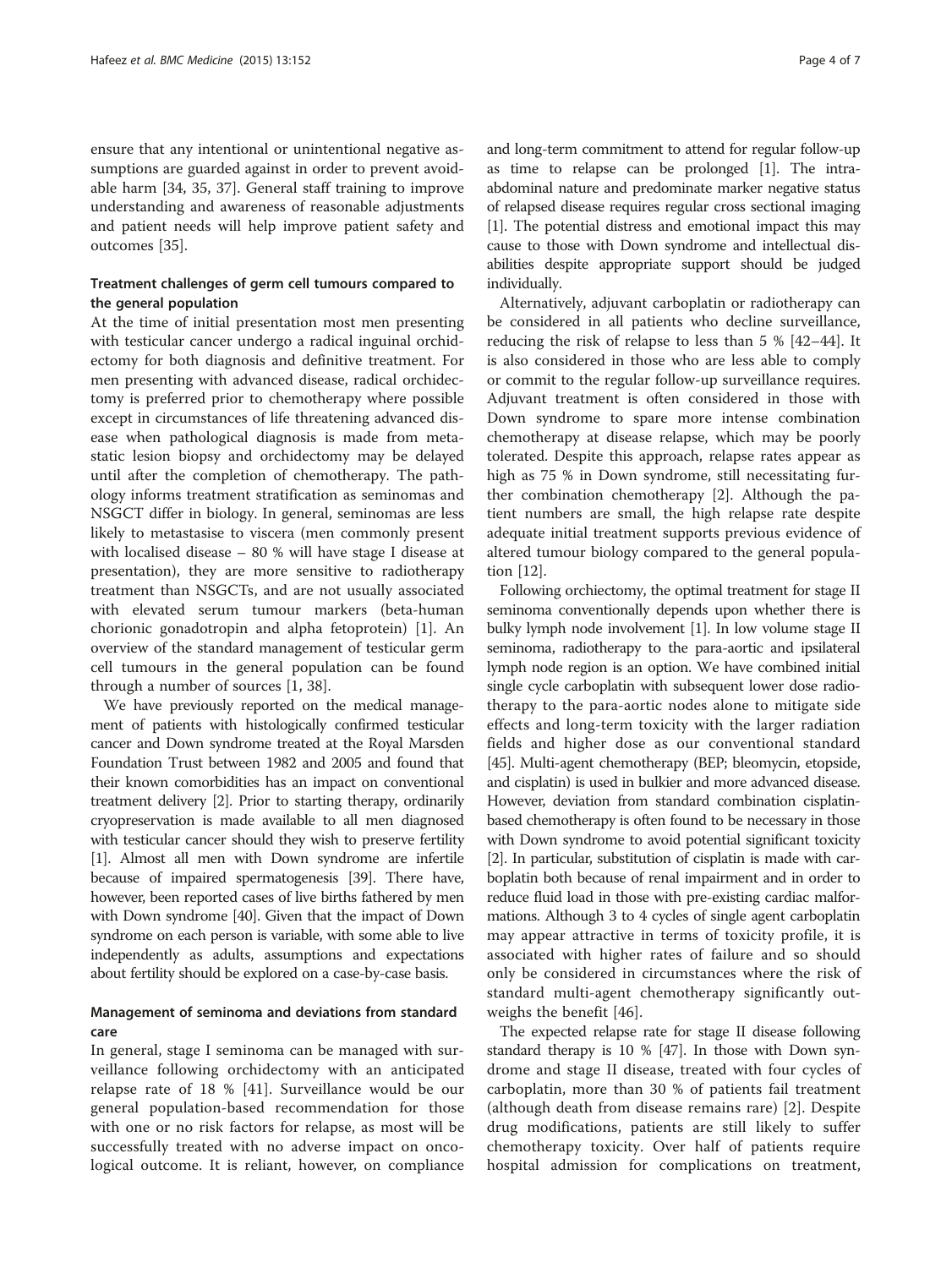including sepsis, pulmonary oedema, and seizures [[2](#page-5-0)]. This high failure rate and poor tolerance supports the hypothesis that unique biological factors affect treatment outcome, as is seen in those with ALL [[14,](#page-5-0) [48](#page-6-0)]. Therefore, given the poor tolerance of chemotherapy, in stage IIa/IIb seminoma, radiotherapy should be considered an important alternative radical treatment option [[16,](#page-5-0) [49\]](#page-6-0).

# Management of non-seminomatous germ cell tumours (NSGCTs) and deviations from standard care

NSGCTs are less common in those with Down syndrome than the general testicular cancer patient population. In stage I disease conventionally following orchidectomy 30 % of all men will relapse with recurrent disease and 50 % will relapse if lymphovascular invasion was present on pathology [\[1\]](#page-5-0). The majority (95 %) of these relapses will occur within the first 2 years; on relapse, cure is close to 100 % with chemotherapy [[1,](#page-5-0) [50\]](#page-6-0). Therefore, although surveillance following orchiectomy is acceptable in the general population, the individual appropriateness of an intense surveillance protocol should be judged and discussed with the patient and carers in Down syndrome as poor adherence to surveillance could mean potential recurrence at advanced stage disease necessitating more chemotherapy than would have been required in the adjuvant setting.

The efficacy of two cycles of adjuvant BEP is established in routine care, but there is accumulating evidence that a single cycle maybe equally as effective and so may be preferable when poor tolerance of chemotherapy is anticipated [[50](#page-6-0), [51\]](#page-6-0). Retroperitoneal lymph node dissection may also be an option in the adjuvant setting in those unsafe/unsuitable for chemotherapy, although it is known to be inferior to one cycle of BEP [[51](#page-6-0)]. In the metastatic setting, three or four cycles of BEP chemotherapy would be considered standard depending on the International Germ Cell Cancer Collaborative Group risk classification, but careful assessment of fitness for safe administration of this regime would be required [\[1](#page-5-0)].

We have found that learning disability in itself does not and should not preclude radical therapy. However, in the presence of moderate and severe learning disabilities, general anaesthetic is occasionally necessary in order to aid compliance to investigations, complete diagnostic staging, and safely deliver radiotherapy. Importantly, due to the known behavioural disorders, lack of cooperation should not be assumed to be necessarily associated with a lack of consent and other factors, including distress, should be considered.

# Importance of recognising treatment-related psychological distress

A cancer diagnosis can lead to psychological distress in up to 75 % of cases in the general cancer patient

population [\[52](#page-6-0)]. In view of this, current UK government policy recommends that all patients should undergo systematic psychological assessment at key points during their cancer journey complimented by access to appropriate psychological support services. There is, however, a lack of clarity about the most effective way to address this psychological distress. Nurse-delivered interventions combining information with supportive attention may have a beneficial impact on mood in an undifferentiated population of newly diagnosed cancer patients [[52\]](#page-6-0). A randomized control trial has shown no evidence of benefit for routine psychological therapy in newly diagnosed patients with testicular cancer [\[53](#page-6-0)]. However, in line with Moynihan et al. [[53\]](#page-6-0), we would suggest that, although specific interventions must be systematically evaluated, informing and reassuring patients should be seen as an integral part of routine care.

Behavioural and psychiatric disorders are common in Down syndrome, with an estimated 22 % of individuals affected (18 % under the age of 20) [[4,](#page-5-0) [54\]](#page-6-0). The most common manifestation is usually disruptive, aggressive and repetitive behaviours, anxiety disorders, and major depressive illnesses [[54\]](#page-6-0). This pre-existing psychological distress can be exacerbated by the diagnosis of testicular cancer and the change in usual environment and routine that subsequent treatment entails. Deterioration in family social interaction as a result of repeated hospitalisation due to both chemotherapy and the complications arising from it is seen [\[2\]](#page-5-0), highlighting the importance of recognising worsening mental health problems and offering appropriate support to deliver holistic care.

## Survivorship issues

The successful management of germ cell tumours in the general population has meant that emphasis is now on minimising treatment-related toxicity, ensuring appropriate follow-up mechanisms are in place to detect relapse, addressing long term treatment side effects, and effective rehabilitation. These survivorship aims are now also increasingly pertinent to those with Down syndrome given survival in Down syndrome has improved substantially in recent years and is approaching that of the general population, owed predominantly to improved management of congenital cardiac abnormalities [\[55](#page-6-0)]. Death from cancer in Down syndrome remains rare. The most common contributing causes of death are usually pneumonias, other infections, congenital malformations, circulatory disease, and dementia [[56, 57](#page-6-0)].

The young age at presentation and high cure rates of testicular cancer in the general population, mean that it becomes increasingly important to recognise and minimise long-term treatment toxicity. The most common potentially life-threatening late effects, usually occurring more than 10 years after treatment, are second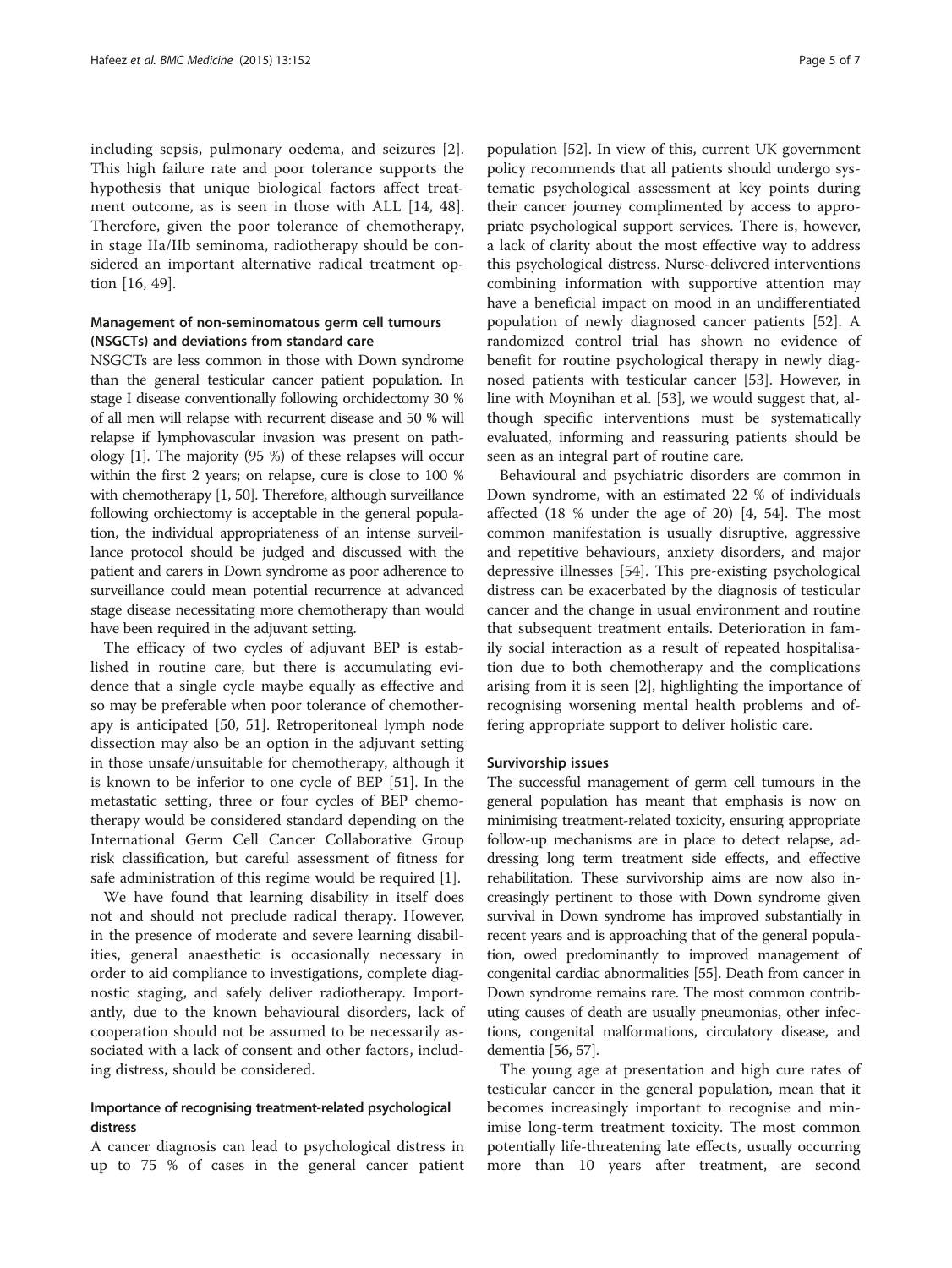<span id="page-5-0"></span>malignancy and cardiovascular disease [[58, 59\]](#page-6-0). Other long-term effects include pulmonary toxicity, nephrotoxicity, neurotoxicity, decreased fertility, hypogonadism, and psychosocial problems [[58\]](#page-6-0). Given the improved survival, similar consideration should also be made to the long-term health consequences in Down syndrome testicular cancer survivors. Individuals with Down syndrome have a reduced resting metabolic rate, which contributes to higher rates of obesity [4, [60\]](#page-6-0). This predisposition further increases the likelihood of metabolic syndrome, which has been shown to be higher after testicular cancer treatment and may be a significant contributing factor in the development of cardiovascular disease following treatment [\[61\]](#page-6-0).

# Conclusions

Patients with testicular cancer and Down syndrome have complex physical and psychological needs. Their intellectual disability should not preclude radical treatment. Acknowledgement has been made by a number of reports of the potential 'invisibility' of this group of patients, so vigilance and procedure to guard against this needs to be in place to ensure best practice is maintained. The wide spectrum of comorbidities means an individualized approach is necessary and often requires modification of standard chemotherapy treatment in order to deliver safe care. Even when no deviation is made to standard care, there is suggestion of altered tumour biology and outcome compared to the general population that warrants further investigation. Despite this, a high cure rate can be achieved with appropriate therapy.

#### **Abbreviations**

ALL: Acute lymphoblastic leukaemia; BEP: Bleomycin, etoposide, cisplatin combination therapy; NSGCT: Non-seminomatous germ cell tumours.

#### Competing interests

The authors declare that they have no competing interests.

#### Authors' contributions

SH drafted the manuscript. SH, MS, and RH revised the manuscript. All authors read and approved the final version of the manuscript.

#### Authors' information

SH is a Research Fellow at the Institute of Cancer Research (ICR) and the Academic Urology Unit at Royal Marsden Hospital. MS is a Clinical Oncology Consultant at Guys and St Thomas' Hospital and has worked on the evolving epidemiology of testicular cancer and survivorship concerns as part of her research. RH holds personal chair at ICR, leading a team in the Division of Radiotherapy and Imaging that researches testicular and bladder cancer. He is also an Honorary Clinical Oncology Consultant at the Academic Urology Unit at the Royal Marsden, where he manages and treats patients with testicular cancer and other urological malignancies.

#### Acknowledgments

The authors thank Dr Daniel Satgé as scientific committee chair of the First International Symposium on Cancer in Persons with Intellectual Disability, Montpellier, France, where some of this work was invited to be presented orally. We also acknowledge NHS funding to the NIHR Biomedical Research Centre for Cancer and to Cancer Research UK (CRUK). The views expressed in

this publication are those of the authors and not necessarily those of the NHS Executive.

#### Author details

<sup>1</sup>The Institute of Cancer Research, 123 Old Brompton Road, London SW7 3RP, UK. <sup>2</sup>The Royal Marsden NHS Foundation Trust, Downs Road, Sutton, Surrey SM2 5PT, UK. <sup>3</sup>Guy's and St Thomas' NHS Foundation Trust, St Thomas Hospital, Westminster Bridge Road, London SE1 7EH, UK.

### Received: 11 March 2015 Accepted: 3 June 2015 Published online: 26 June 2015

#### References

- 1. Horwich A, Nicol D, Huddart R. Testicular germ cell tumours. BMJ. 2013;347:f5526.
- 2. Hafeez S, Sharma RA, Huddart RA, Dearnaley DP, Horwich A. Challenges in treating patients with Down's syndrome and testicular cancer with chemotherapy and radiotherapy: The Royal Marsden experience. Clin Oncol (R Coll Radiol). 2007;19:135–42.
- 3. Mercer ES, Broecker B, Smith EA, Kirsch AJ, Scherz HC, Massad AC. Urological manifestations of Down syndrome. J Urol. 2004;171:1250–3.
- 4. Roizen NJ, Patterson D. Down's syndrome. Lancet. 2003;361:1281–9.
- 5. Wiseman FK, Alford KA, Tybulewicz VL, Fisher EM. Down syndrome-recent progress and future prospects. Hum Mol Genet. 2009;18:R75–83.
- 6. Tabares-Seisdedos R, Dumont N, Baudot A, Valderas JM, Climent J, Valencia A, et al. No paradox, no progress: inverse cancer comorbidity in people with other complex diseases. Lancet Oncol. 2011;12:604–8.
- 7. Rauch A, Hoyer J, Guth S, Zweier C, Kraus C, Becker C, et al. Diagnostic yield of various genetic approaches in patients with unexplained developmental delay or mental retardation. Am J Med Genetics Part A. 2006;140:2063–74.
- 8. Bull MJ, Committee on Genetics. Health supervision for children with Down syndrome. Pediatrics. 2011;128:393–406.
- 9. Lai F, Williams RS. A prospective study of Alzheimer disease in Down syndrome. Arch Neurol. 1989;46:849–53.
- 10. Hasle H, Clemmensen IH, Mikkelsen M. Risks of leukaemia and solid tumours in individuals with Down's syndrome. Lancet. 2000;355:165–9.
- 11. Lange B. The management of neoplastic disorders of haematopoiesis in children with Down's syndrome. Br J Haematol. 2000;110:512–24.
- 12. Hasle H. Pattern of malignant disorders in individuals with Down's syndrome. Lancet Oncol. 2001;2:429–36.
- 13. Maloney KW. Acute lymphoblastic leukaemia in children with Down syndrome: an updated review. Br J Haematol. 2011;155:420–5.
- 14. Buitenkamp TD, Izraeli S, Zimmermann M, Forestier E, Heerema NA, van den Heuvel-Eibrink MM, et al. Acute lymphoblastic leukemia in children with Down syndrome: a retrospective analysis from the Ponte di Legno study group. Blood. 2014;123:70–7.
- 15. Satge D, Sasco AJ, Cure H, Leduc B, Sommelet D, Vekemans MJ. An excess of testicular germ cell tumors in Down's syndrome: three case reports and a review of the literature. Cancer. 1997;80:929–35.
- 16. Horwich A, Shipley J, Huddart R. Testicular germ-cell cancer. Lancet. 2006;367:754–65.
- 17. Singhera M, Huddart R. Testicular cancer: changing patterns of incidence in testicular germ cell tumours. Nat Rev Urol. 2013;10:312–4.
- 18. GLOBOCAN 2012. Estimated cancer incidence, mortality and prevalence worldwide. 2012. [http://globocan.iarc.fr/.](http://globocan.iarc.fr/)
- 19. Satge D, Vekemans M. Down syndrome patients are less likely to develop some (but not all) malignant solid tumours. Clin Genet. 2011;79:289–90. Author reply 291–282.
- 20. Smucker JD, Roth LM, Sutton GP, Hurteau JA. Trisomy 21 associated with ovarian dysgerminoma. Gynecol Oncol. 1999;74:512–4.
- 21. Cools M, Honecker F, Stoop H, Veltman JD, de Krijger RR, Steyerberg E, et al. Maturation delay of germ cells in fetuses with trisomy 21 results in increased risk for the development of testicular germ cell tumors. Hum Pathol. 2006;37:101–11.
- 22. Forman D, Gallagher R, Moller H, Swerdlow TJ. Aetiology and epidemiology of testicular cancer: report of consensus group. Prog Clin Biol Res. 1990;357:245–53.
- 23. Trama A, Mallone S, Nicolai N, Necchi A, Schaapveld M, Gietema J, et al. Burden of testicular, paratesticular and extragonadal germ cell tumours in Europe. Eur J Cancer. 2012;48:159–69.